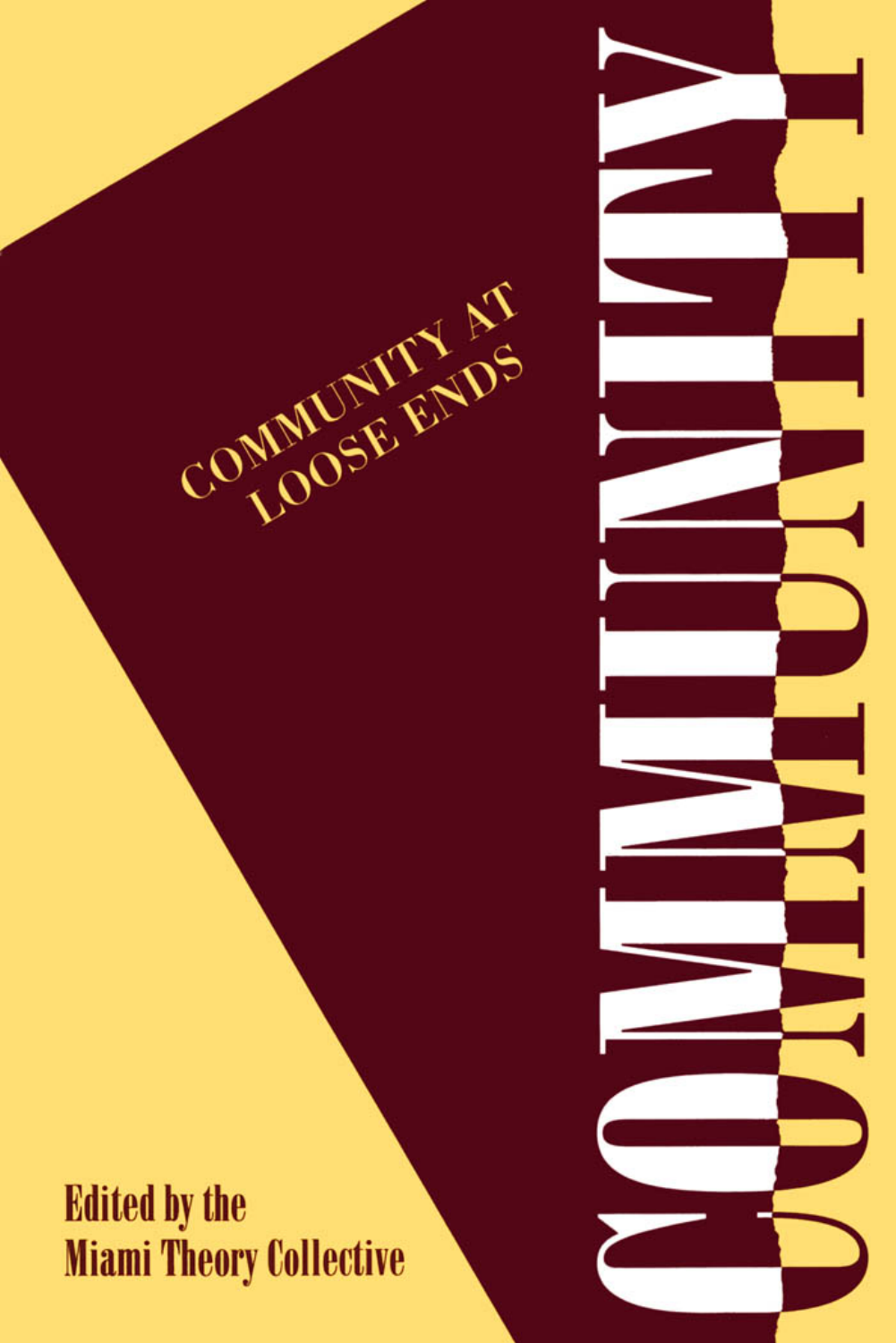# Democratic Citizenship and the Political Community

*Chantal Mouffe*

The themes of "citizenship" and "community" are being discussed in many quarters of the left today. It is no doubt a consequence of the crisis of "class" politics and indicates the growing awareness of the need for a new form of identification around which to organize the forces struggling for the radicalization of democracy. I do indeed agree that the question of political identity is the crucial one, and I consider that to attempt to construct "citizens' " identities should be an important task of democratic politics. But there are many different visions of citizenship and central issues are at stake in their contestation. The way we define citizenship is intimately linked to the kind of society and political community we want.

How should we understand citizenship when our goal is a radical and plural democracy? Such a project requires the creation of a chain of equivalences among democratic struggles and therefore the creation of a common political identity among democratic subjects. For the interpellation "citizens" to be able to fulfill that role, what conditions must it meet?

Those are the problems I will address and I am going to argue that the key question is how to conceive of the nature of the political community under modern democratic conditions. I consider that we need to go beyond the conceptions of citizenship of both the liberal and the civic republican traditions while building upon their respective strengths.

To situate my reflections in the context of the current discussions, I will begin by engaging the debate between Kantian liberals and the so-called communita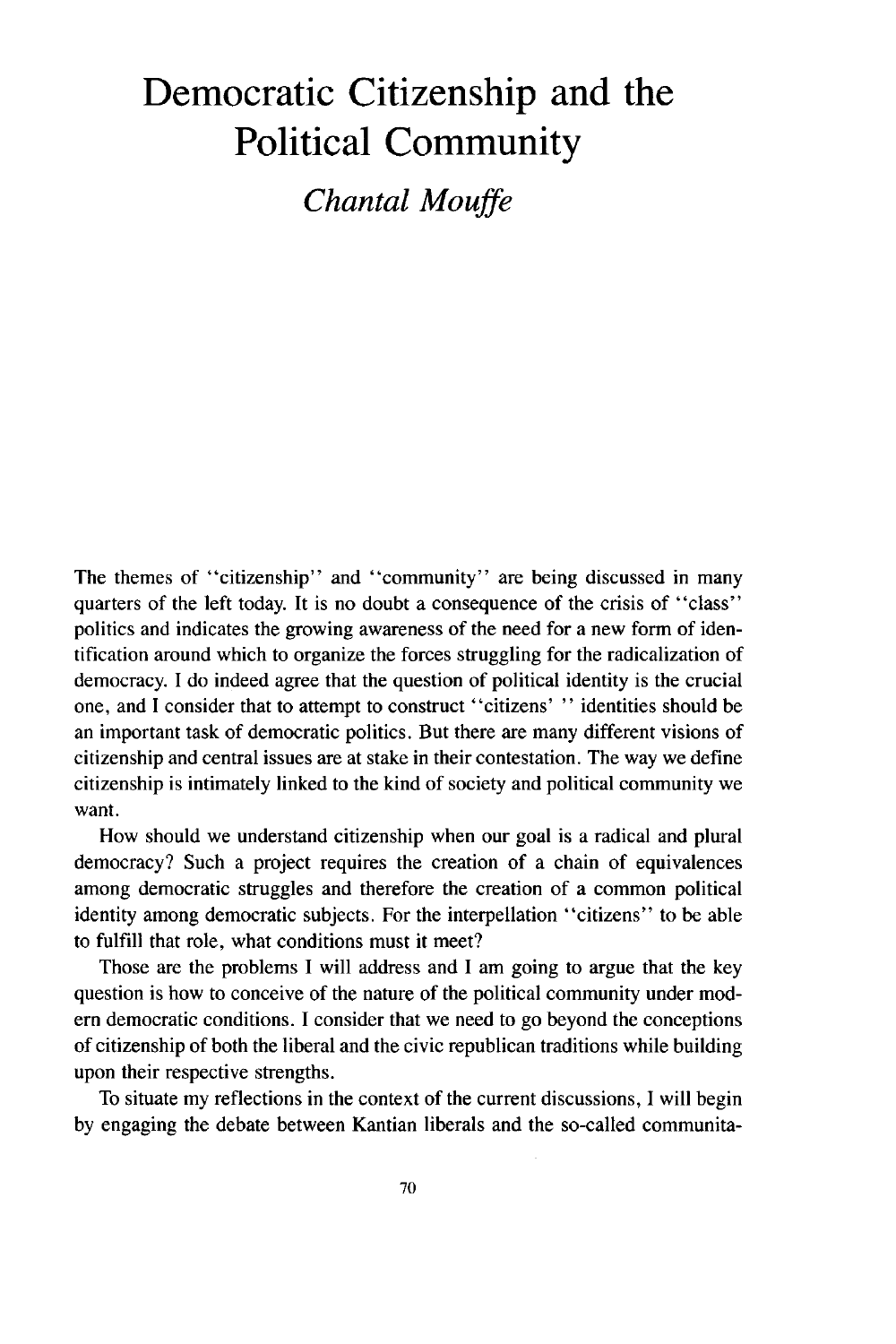rians. In this way, I hope to bring to the fore the specificity of my approach both politically and theoretically.

#### **Liberalism versus Civic Republicanism**

What is really at stake between John Rawls and his communitarian critics is the issue of citizenship. Two different languages for articulating our identity as citizens are confronting each other. Rawls proposes to represent the citizen of a constitutional democracy in terms of equal rights expressed by his two principles of justice. He affirms that once citizens see themselves as free and equal persons, they should recognize that to pursue their own different conceptions of the good, they need the same primary goods (i.e., the same basic rights, liberties, and opportunities) as well as the same all-purpose means (i.e., income and wealth), and the same social bases of self-respect. This is why they should agree on a political conception of justice that states that "all social primary goods—liberty and opportunity, income and wealth, and the bases of self-respect—are to be distributed equally, unless an unequal distribution of any or all of these goods is to the advantage of the least favored" (Rawls, *A Theory of Justice,* 302-3). According to that liberal view, citizenship is the capacity for each person to form, revise, and rationally pursue his/her definition of the good. Citizens are seen as using their rights to promote their self-interest within certain constraints imposed by the exigency to respect the rights of others. The communitarians object that it is an impoverished conception that precludes the notion of the citizen as one for whom it is natural to join with others to pursue common action in view of the common good. Michael Sandel has argued that Rawls's conception of the self is an "unencumbered" one that leaves no room for a "constitutive" community, a community that would constitute the very identity of the individuals. It only allows for an "instrumental" community, a community in which individuals with their previously defined interests and identity enter in view of furthering those interests *(Liberalism and the Limits of Justice).*

For the communitarians, the alternative to this flawed liberal approach is the revival of the civic republican view of politics that puts a strong emphasis on the notion of a public good, prior to and independent of individual desires and interests. Such a tradition has almost disappeared today because it has been displaced by liberalism, though it has a long history. It received its full expression in the Italian republics at the end of the Middle Ages, but its origins go back to Greek and Roman thought. It was reformulated in England in the seventeenth century by James Harrington, John Milton, and other republicans. Later it traveled to the New World through the work of the neo-Harringtonians, and recent studies have shown that it played an important role during the American Revolution.

There are indeed serious problems with the liberal conception of citizenship,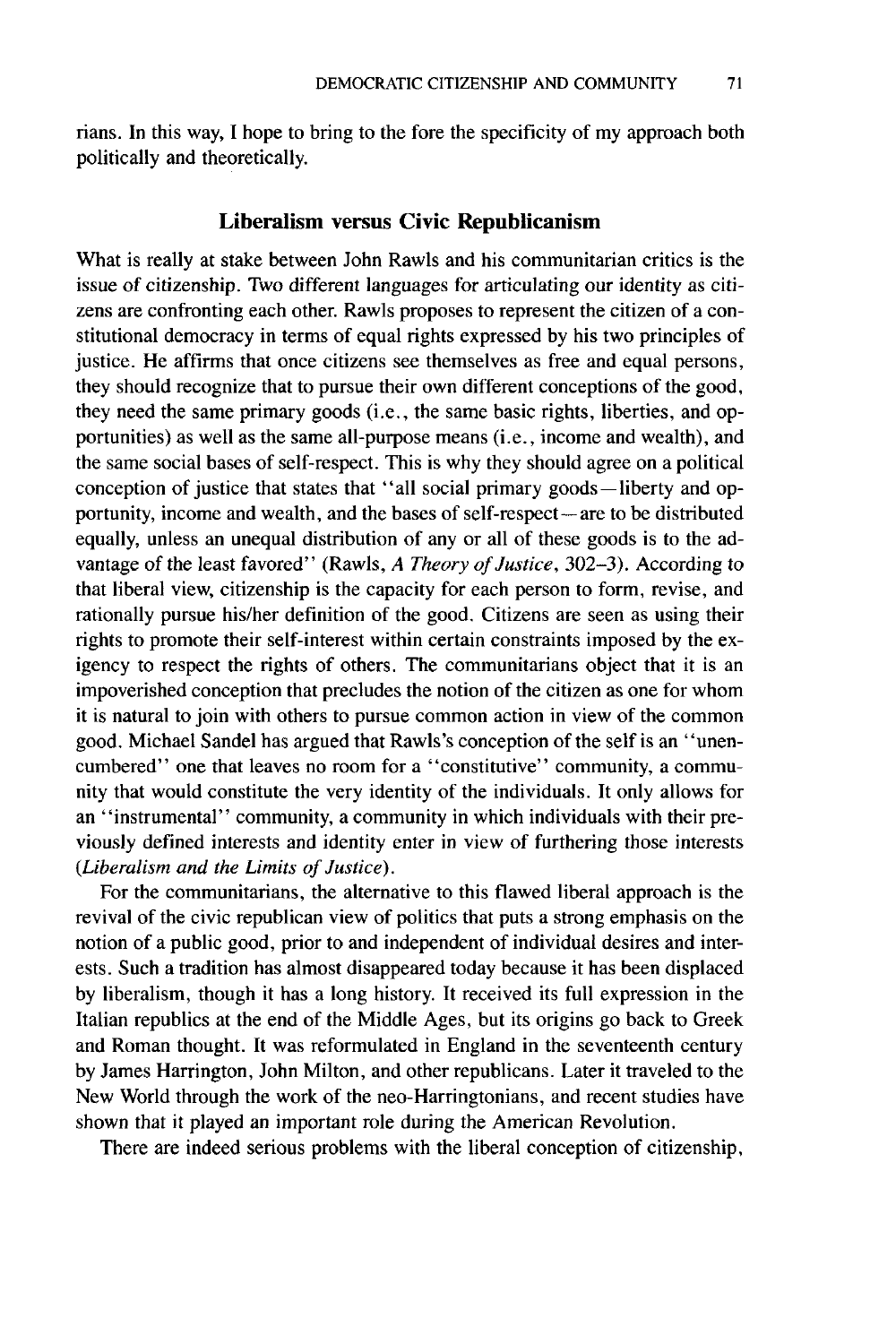but we must be aware of the shortcomings of the civic republican solution, too. It does provide us with a view of citizenship much richer than the liberal one, and its conception of politics as the realm where we can recognize ourselves as participants in a political community has obvious appeal for the critics of liberal individualism. Nevertheless, there is a real danger of coming back to a premodern view of politics that does not acknowledge the novelty of modern democracy and the crucial contribution of liberalism. The defense of pluralism, the idea of individual liberty, the separation of church and state, the development of civil society, all these are constitutive of democratic politics. They require distinguishing between the domain of the private and the domain of the public, the realm of morality and the realm of politics. Contrary to what some communitarians propose, a modern democratic political community cannot be organized around a single substantive idea of the common good. The recovery of a strong participatory idea of citizenship should not be done at the cost of sacrificing individual liberty. This is the point where the communitarian critique of liberalism takes a dangerous conservative turn.

The problem, I believe, is not to replace one tradition with the other but to draw on both and to try to combine their insights in a new conception of citizenship adequate for a project of radical and plural democracy. While liberalism did certainly contribute to the formulation of the idea of a universal citizenship, based on the assertion that all individuals are born free and equal, it also reduced citizenship to a mere legal status, indicating the possession of rights that the individual holds against the state. The way those rights are exercised is irrelevant as long as their holders do not break the law or interfere with the rights of others. Social cooperation aims only at enhancing our productive capacities and facilitating the attainment of each person's individual prosperity. Ideas of public-spiritedness, civic activity, and political participation in a community of equals are alien to most liberal thinkers.

Civic republicanism, on the contrary, emphasizes the value of political participation and attributes a central role to our insertion in a political community. But the problem arises with the exigency of conceiving the political community in a way that is compatible with liberal pluralism. In other words, we are faced with the old dilemma of how to reconcile the liberties of the ancients with the liberties of the moderns. The liberals argue that they are incompatible and that today ideas about the "common good" can only have totalitarian implications. According to them, it is impossible to combine democratic institutions with the sense of common purpose that premodern society enjoyed and the ideals of "republican virtue" are nostalgic relics to be discarded. Active political participation, they say, is incompatible with the modern idea of liberty. Individual liberty can only be understood in a negative way as absence of coercion.

This argument, powerfully restated by Isaiah Berlin in "Two Concepts of Liberty," is generally used to discredit any attempt to recapture the civic republican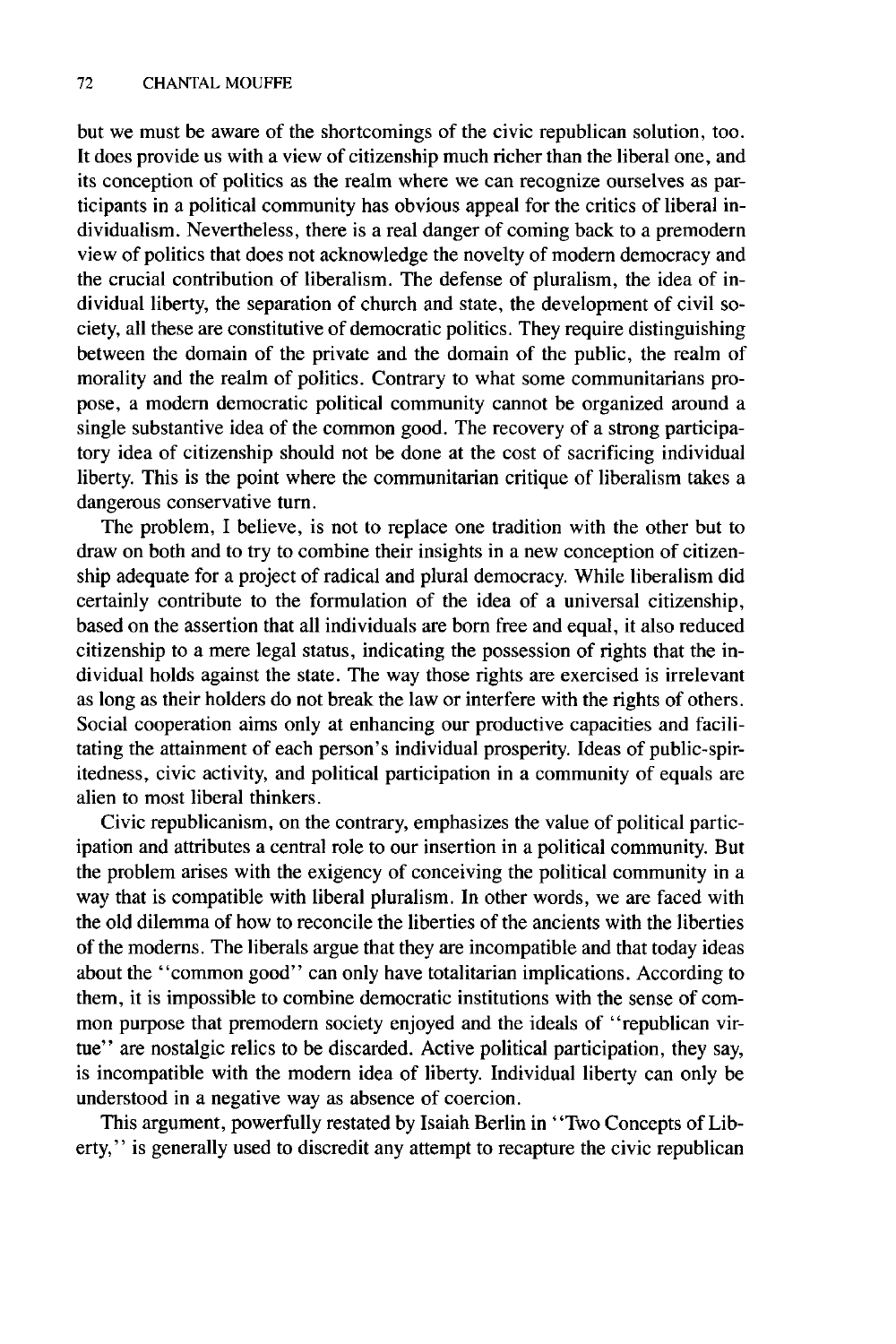conception of politics. However, it has recently been challenged by Quentin Skinner, who argues that there is no basic or necessary incompatibility between the classical republican conception of citizenship and modern democracy. He finds in several forms of republican thought, particularly in Machiavelli, a way of conceiving liberty that though negative —and therefore modern—includes, however, political participation and civic virtue. It is negative because liberty is conceived as the absence of impediments to the realization of our chosen ends. But it also asserts that it is only as citizens of a "free state," of a community whose members participate actively in the government, that such individual liberty can be guaranteed. To ensure our own liberty and avoid the servitude that would render its exercise impossible, we must cultivate civic virtues and devote ourselves to the common good. The idea of a common good above our private interest is a necessary condition for enjoying individual liberty. Skinner's argument is important because it refutes the liberals' claim that individual liberty and political participation can never be reconciled. This is crucial for a radical democratic project, but the kind of political community adequate for such an articulation between the rights of the individual and the political participation of the citizen then becomes the question to be envisaged.

### **Modern Democracy and Political Community**

Another way to approach the debate between Kantian liberals like Rawls and the communitarians is through the question of the priority of the right over the good, which has a direct relevance for the issue of the modern democratic political community.

For Rawls, such a priority indicates that individual rights cannot be sacrificed for the sake of the general welfare, as is the case with utilitarianism, and that the principles of justice impose restrictions on what are the permissible conceptions of the good that individuals are allowed to pursue. This is why he insists that the principles of justice must be derived independently of any particular conception of the good, since they need to respect the existence of a plurality of competing conceptions of the good in order to be accepted by all citizens. His aim here is to defend liberal pluralism, which requires not imposing upon men any specific conception of well-being or particular plan of life. Those are for liberals private questions bearing on individual morality, and they believe that each person should be able to organize his or her life according to his or her own wishes, without unnecessary interferences. Hence the centrality of the concept of individual rights and the assertion that principles of justice must not privilege a particular conception of the good life.

I consider this an important principle that needs defending because it is crucial for modern democratic societies. Indeed, modern democracy is precisely char-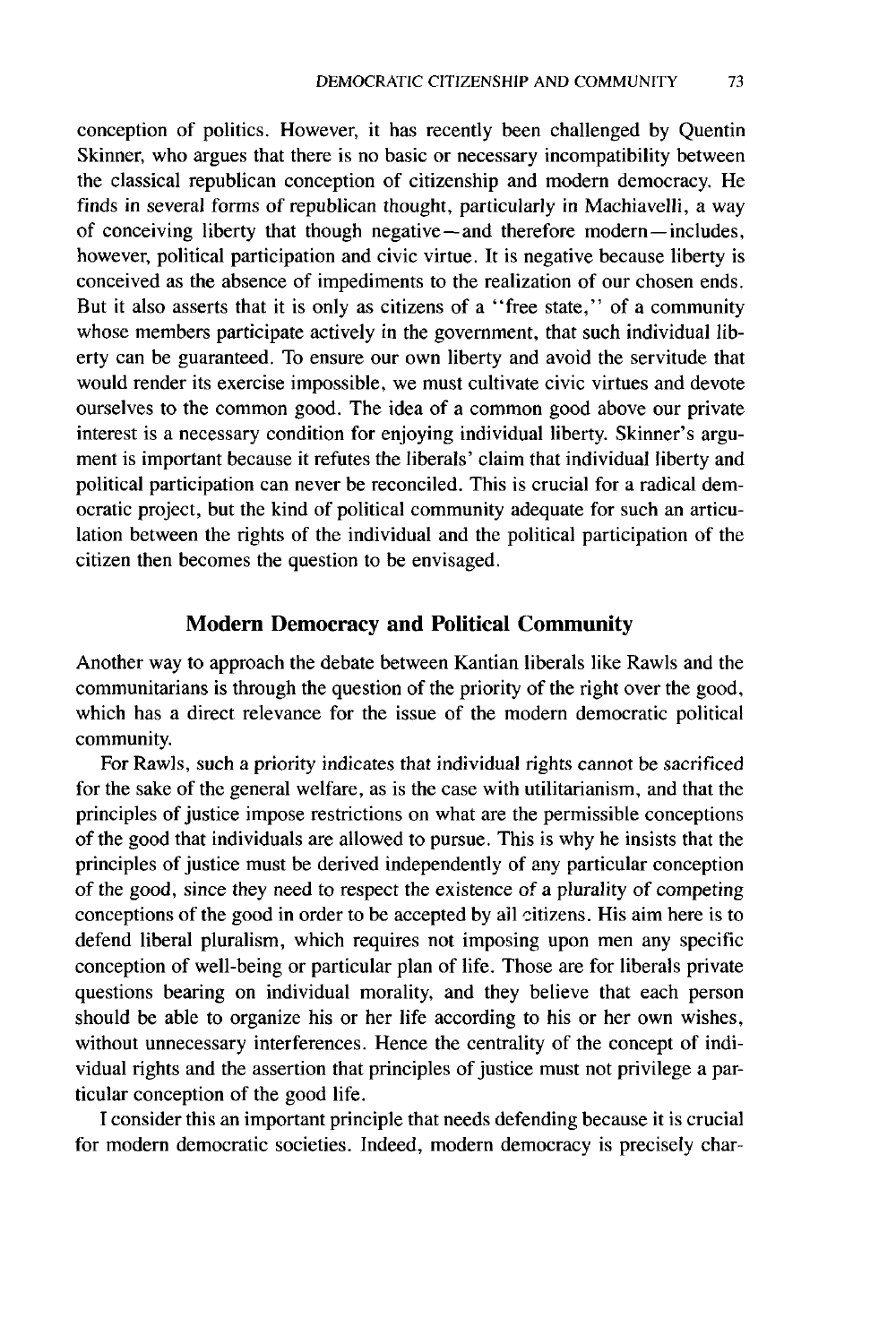acterized by the absence of a substantive common good. This is the meaning of the democratic revolution as analyzed by Claude Lefort, who identifies it with the dissolution of landmarks of certainty. According to Lefort, modern democratic society is a society where power has become an empty space and is separated from law and knowledge *(Political Forms,* 305ff.). In such a society, there is no more possibility of providing a final guarantee, a definite legitimation, because there is no more power incorporated in the person of the prince and related to a transcendental instance. Power, law, and knowledge are therefore exposed to a radical indeterminacy: in my terms, a substantive common good becomes impossible. This is also what Rawls indicates when he affirms that "we must abandon the hope of a political community if by such a community we mean a political society united in affirming a general and comprehensive doctrine" ("The Idea of an Overlapping Consensus," 10). If the priority of the right over the good were restricted to that, there would not be anything for me to disagree with. But Rawls wants to establish an absolute priority of the right over the good because he does not recognize that it can only exist in a certain type of society with specific institutions and that it is a consequence of the democratic revolution.

To that, the communitarians reply — with reason — that such an absolute priority of the right cannot exist and that it is only through our participation in a community which defines the good in a certain way that we can acquire a sense of the right and a conception of justice. And Charles Taylor correctly points out that the mistake with the liberal approach is that "it fails to take account of the degree to which the free individual with his own goals and aspirations whose just rewards it is trying to protect, is himself only possible within a certain kind of civilization; that it took a long development of certain institutions and practices, of the rule of law, of rules of equal respect, of habits of common deliberation, of common association, of cultural development and so on, to produce the modern individual" *(Philosophy and the Human Sciences,* 200).

Where the communitarians go astray is when some of them, like Sandel, conclude that there can never be a priority of the right over the good and that we should therefore reject liberal pluralism and go back to a type of community organized around shared moral values and a substantive idea of the common good. We can perfectly agree with Rawls about the priority of justice as the principal virtue of social and political institutions and in defending pluralism and rights, while admitting that those principles are specific to a certain type of political association. There is, however, another aspect of the communitarian critique of liberalism that we should not abandon but reformulate. The absence of a single substantive common good in modern democratic societies and the separation between the realm of morality and the realm of politics have, no doubt, signified an incontestable gain in individual freedom. But the consequences for politics have been damaging. All normative concerns have increasingly been relegated to the field of private morality, to the domain of "values," and politics has been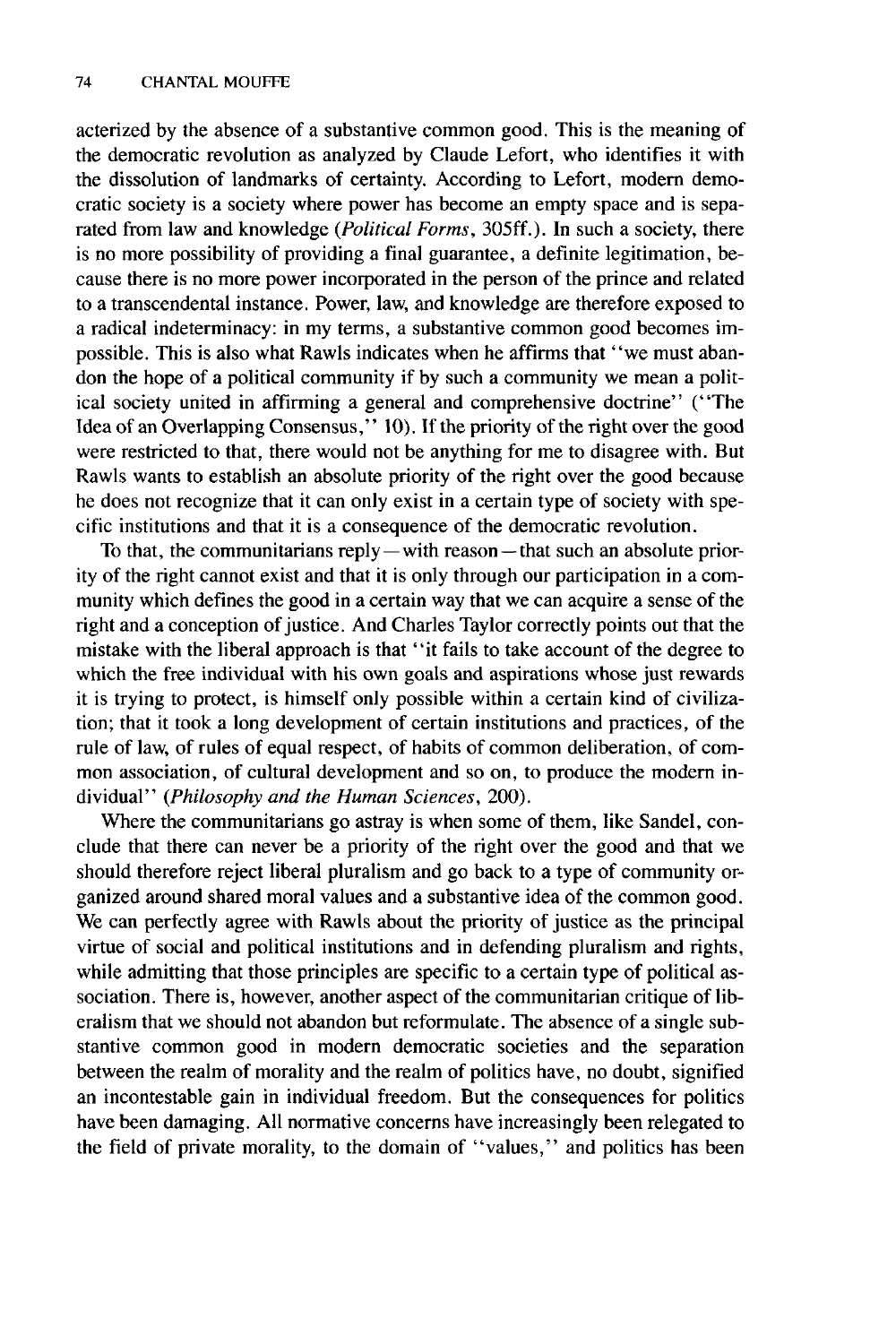stripped of its ethical components. An instrumentalist conception has become dominant, concerned exclusively with the compromise between already defined interests. On the other hand, liberalism's exclusive concern with individuals and their rights has not provided content and guidance for the exercise of those rights. This has led to the devaluation of civic activity, of a common concern, which has caused an increasing lack of social cohesion in democratic societies. The communitarians are right to criticize such a situation, and I agree with their attempt to revive some aspects of the classical conception of politics. We need indeed to reestablish the lost connection between ethics and politics, but it cannot be done by sacrificing the gains of the democratic revolution. We should not accept a false dichotomy between individual liberty and rights on one side versus civic activity and political community on the other. Our choice is not at all between an aggregate of individuals without common public concern and a premodern community organized around a single substantive idea of the common good. How to envisage the modern democratic political community outside this dichotomy is the crucial question.

I have already pointed out how Quentin Skinner indicates a possible form of articulation between individual freedom and civic participation. But we must also be able to formulate the ethical character of modern citizenship in a way that is compatible with moral pluralism and respects the priority of the right over the good. What we share and what makes us fellow citizens in a liberal democratic regime is not a substantive idea of the good but a set of political principles specific to such a tradition: the principles of freedom and equality for all. Those principles constitute what we can call, following Wittgenstein, a "grammar" of political conduct. To be a citizen is to recognize the authority of those principles and the rules in which they are embodied—to have them informing our political judgment and our actions. To be associated in terms of the recognition of the liberal democratic principles, this is the meaning of citizenship that I want to put forward. It implies seeing citizenship not as a legal status but as a form of identification, a type of political identity: something to be constructed, not empirically given. Since there will always be competing interpretations of the democratic principles of equality and liberty there will therefore be competing interpretations of democratic citizenship. I will inquire into the nature of a radical democratic citizenship, but before going to that point I must further tackle the question of the political association or community.

## **The Political Community: Universitas or Societas?**

As I indicated previously, we need to conceive of a mode of political association that, although it does not postulate the existence of a substantive common good, nevertheless implies the idea of commonality, of an ethico-political bond that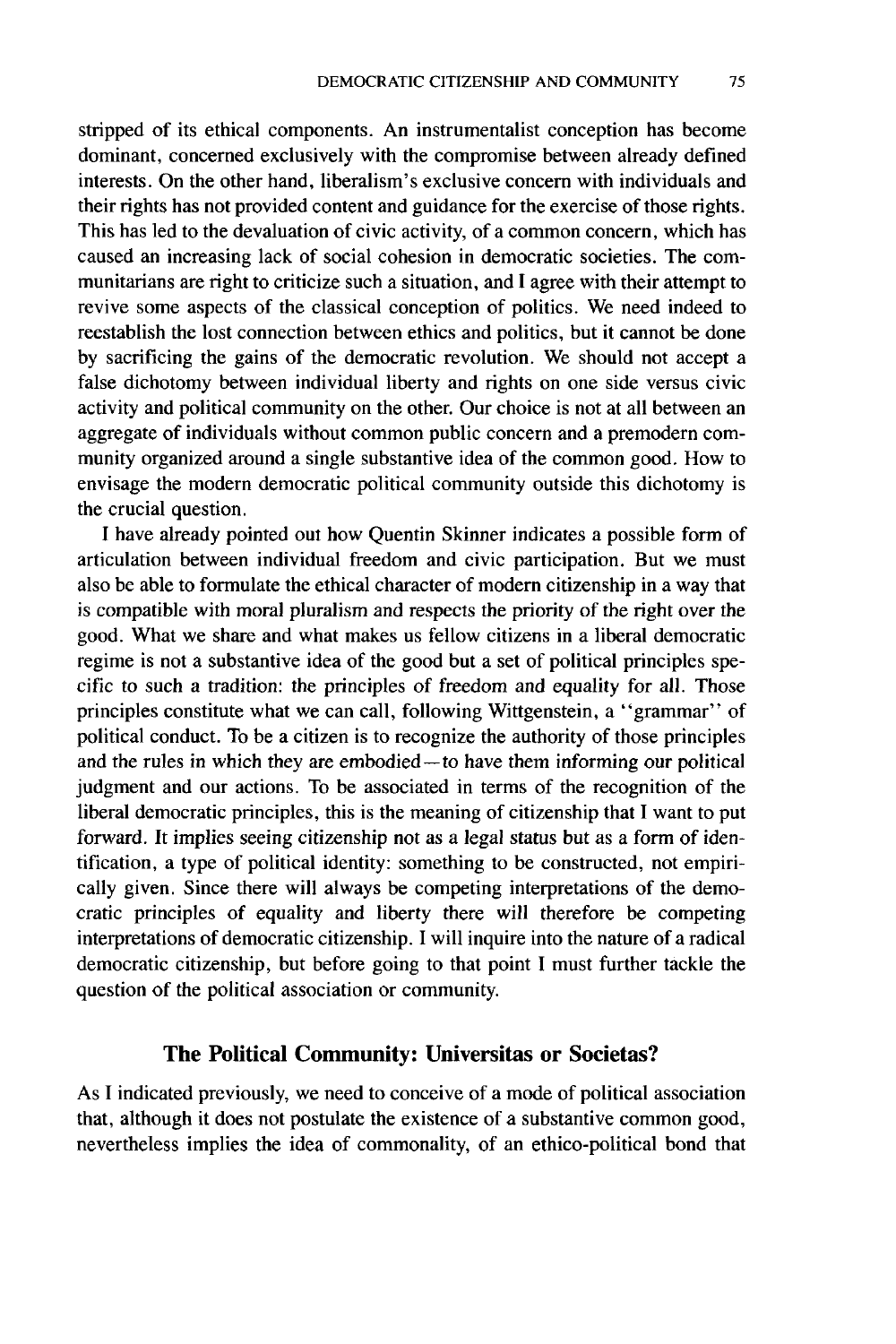creates a linkage among the participants in the association, allowing us to speak of a political "community" even if it is not in the strong sense. In other words, what we are looking for is a way to accommodate the distinctions between public and private, morality and politics, which have been the great contribution of liberalism to modern democracy, without renouncing the ethical nature of the political association.

I consider that, if we interpret them in a certain way, the reflections on civil association proposed by Michael Oakeshott in *On Human Conduct* can be very illuminating for such a purpose. Oakeshott shows that *societas* and *universitas,* which were understood in the late Middle Ages as two different modes of human association, can also represent alternative interpretations of the modern state. *Universitas* indicates an engagement in an enterprise to pursue a common substantive purpose or to promote a common interest. It refers, therefore, to "persons associated in a manner such as to constitute them a natural person, a partnership of persons which is itself a Person, or in some important respects like a person" (203).

Contrary to that model of association of agents engaged in a common enterprise defined by a purpose, *societas* or "civil association" designates a formal relationship in terms of rules, not a substantive relation in terms of common action. "The idea *societas* is that of agents who, by choice or circumstance, are related to one another so as to compose an identifiable association of a certain sort. The tie which joins them, and in respect of which each recognizes himself to be *socius,* is not that of an engagement in an enterprise to pursue a common substantive purpose or to promote a common interest, but that of loyalty to one another" (201). It is not a mode of relation, therefore, in terms of common action but a relation in which participants are related to one another in the acknowledgment of the authority of certain conditions in acting.

Oakeshott insists that the participants in a *societas* or *cives* are not associated for a common enterprise nor in a view of facilitating the attainment of each person's individual prosperity; what links them is the recognition of the authority of the conditions specifying their common or "public" concern, a "practice of civility." This public concern or consideration of *cives,* Oakeshott calls *respublica.* It is a practice of civility that consists in a manifold of rules or rulelike prescriptions that do not prescribe performances, satisfactions to be sought, or actions to be performed but "moral considerations specifying conditions to be subscribed to in choosing performances" (182).

It seems to me that Oakeshott's idea of the civil association as *societas* is adequate to define political association under modern democratic conditions. Indeed, it is a mode of human association that recognizes the disappearance of a single substantive idea of the common good and makes room for individual liberty. It is a form of association that can be enjoyed among relative strangers belonging to many purposive associations and whose allegiances to specific com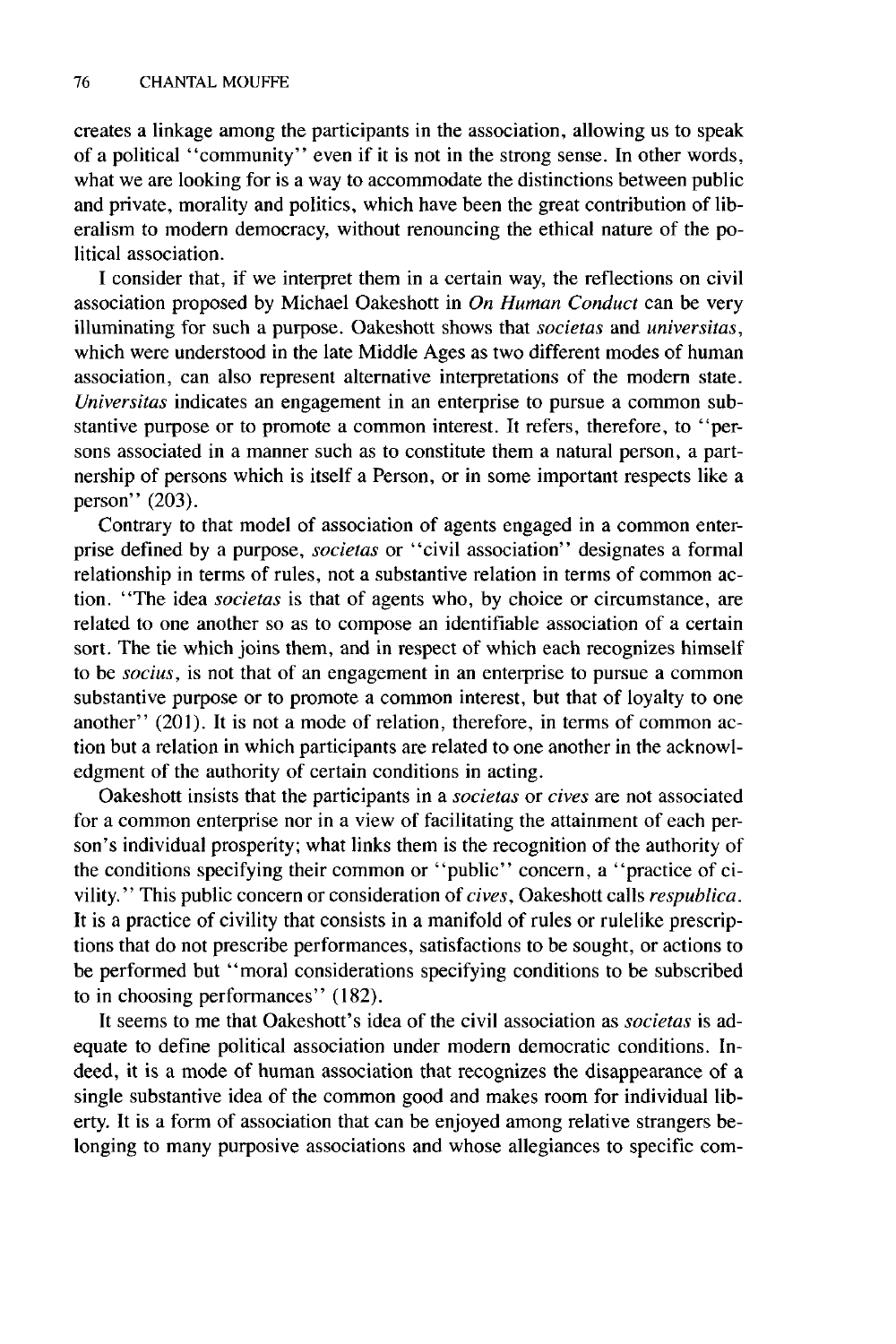munities are not seen as conflicting with their membership in the civil association. This would not be possible if such an association were conceived as *universitas,* as purposive association, because it would not allow for the existence of other genuine purposive associations in which individuals would be free to participate.

To belong to the political community, what is required is to accept a specific language of civil intercourse, the *respublica.* Those rules prescribe norms of conduct to be subscribed to in seeking self-chosen satisfactions and in performing self-chosen actions. The identification with those rules of civil intercourse creates a common political identity among persons otherwise engaged in many different enterprises. This modern form of political community is held together not by a substantive idea of a common good but by a common bond, a public concern. It is therefore a community without a definite shape, a definite identity, and in continuous reenactment.

Such a conception is clearly different from the premodern idea of the political community, but it is also different from the liberal idea of political association. For liberalism also sees political association as a form of purposive association, of enterprise, except that in its case the aim is an instrumental one: the promotion of self-interest.

Oakeshott criticizes the liberal view of the state as a conciliator of interests, which he considers to be as remote from civil association as the idea of the state as promoter of an interest, and he declares, "It has been thought that 'the Rule of Law' is enough to identify civil association, whereas what is significant is the kind of law: 'moral' or 'instrumental' " (318). Oakeshott's conception should therefore not be confounded with the liberal doctrine of the rule of law. He stresses the moral character of the *respublica* and affirms that political thought concerns the *respublica* in terms of *bonum civile.* He declares: "Civility, then, denotes an order of moral (not instrumental) considerations, and the so-called neutrality of civil prescriptions is a half truth which needs to be supplemented by the recognition of civil association as itself a moral and not a prudential condition" (175). By "moral" Oakeshott obviously refers not to a comprehensive view but to what I have proposed to call the "ethico-political" since he asserts that what is civilly desirable cannot be inferred or derived from general moral principles and that political deliberation is concerned with moral considerations of its own: "This *respublica* is the articulation of a common concern that the pursuit of all purposes and the promotion of all interests, the satisfaction of all wants and the propagation of all beliefs shall be in subscription to conditions formulated in rules indifferent to the merits of any interest or the truth or error of any belief and consequently not itself a substantive interest or doctrine" (172).

We could say, using Rawls's vocabulary, that in a civil association or *societas* there exists a priority of the right over the good, but in Oakeshott's case, the principles that specify the right, the *respublica,* are conceived not in a Kantian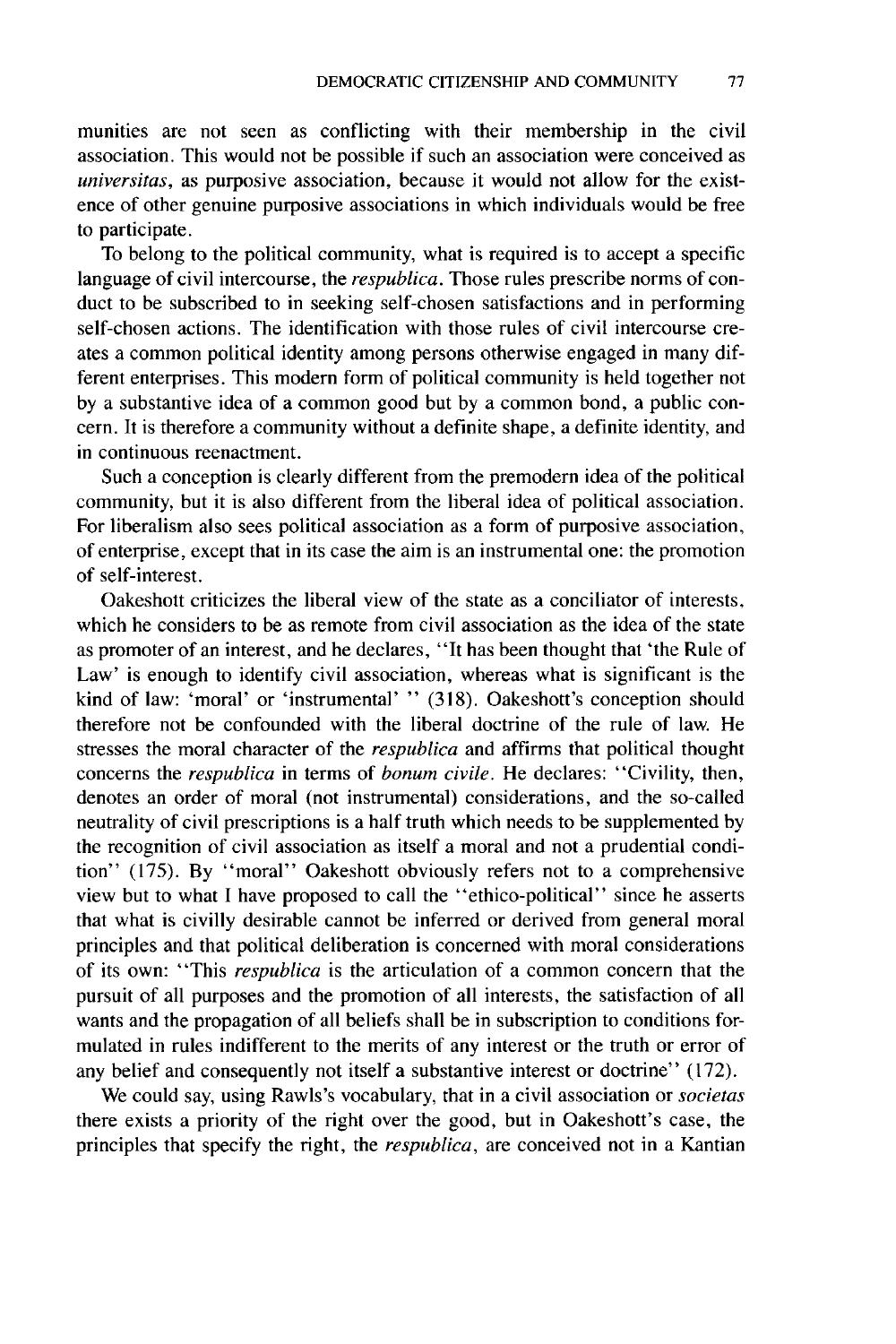manner as in Rawls, but in a Hegelian way, since for him, to be associated in terms of the recognition of the *respublica* is to enjoy a "sittlich" relation. What I find useful in this approach is that, while allowing for the recognition of pluralism and individual liberty, the notion of *societas* does not relinquish all normative aspects to the sphere of private morality. This mode of association that Oakeshott traces to Machiavelli, Montesquieu, and Hegel permits us to maintain a certain idea of the political community in the sense of a noninstrumental, an ethical, type of bond among *cives,* while severing it from the existence of a substantive common good.

I did mention at the outset that to be useful for a radical democratic project Oakeshott's reflections needed to be interpreted in a certain way. I am, of course, perfectly aware of the conservative use he makes of the distinction between *societas* and *universitas,* but I believe that it is not the only and necessary one. To be sure, Oakeshott's conservatism resides in the content he puts in the *respublica,* and that can obviously be remedied without problems by putting in it more radical principles, as I will indicate later. But more fundamentally, his conservatism lies in his flawed idea of politics. For his conception of politics as a shared language of civility is only adequate for one aspect of politics: the point of view of the "we," the friend's side. However, as Carl Schmitt rightly pointed out, the criterion of the political is the friend/enemy relation. What is completely missing in Oakeshott is division and antagonism—that is, the aspect of the "enemy." It is an absence that must be remedied if we want to appropriate his notion of *societas.*

To introduce conflict and antagonism into Oakeshott's model, it is necessary to recognize that the *respublica* is the product of a given hegemony, the expression of power relations, and that it can be challenged. Politics is to a great extent about the rules of the *respublica* and their many possible interpretations; it is about the constitution of the political community, not something that takes place inside the political community, as some communitarians would have it. Political life concerns collective, public action; it aims at the construction of a "we" in a context of diversity and conflict. But to construct a "we," it must be distinguished from the "they" and that means establishing a frontier, defining an "enemy." Therefore, while politics aims at constructing a political community and creating a unity, a fully inclusive political community and a final unity can never be realized since there will permanently be a "constitutive outside," an exterior to the community that makes its existence possible. Antagonistic forces will never disappear, and politics is characterized by conflict and division. Forms of agreement can be reached, but they are always partial and provisional since consensus is by necessity based upon acts of exclusion. We are indeed very far from the language of civility dear to Oakeshott!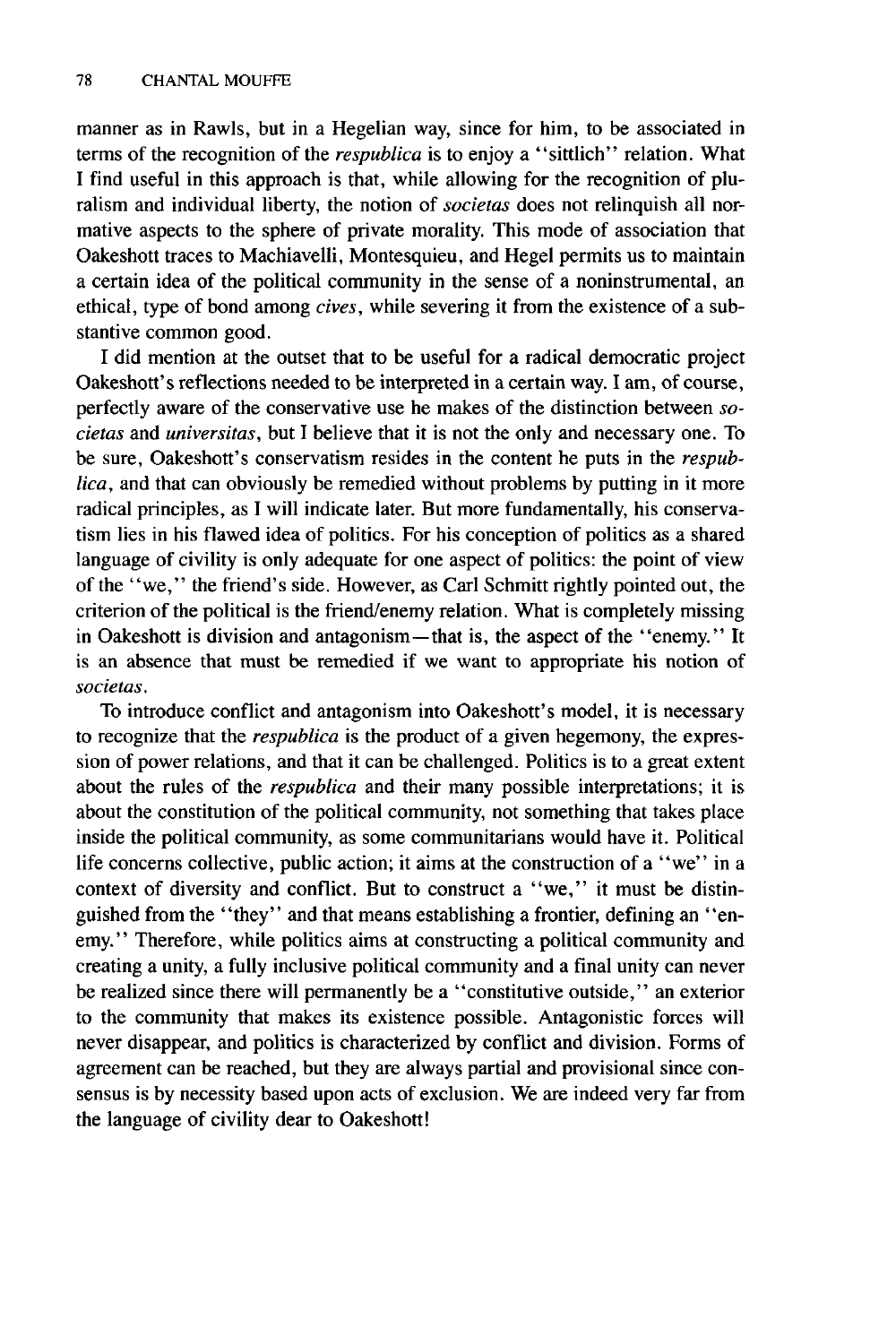### **A Radical Democratic Citizenship**

What becomes of the idea of citizenship in such a perspective? If we understand citizenship as the political identity that is created through identification with the *respublica,* a new conception of the citizen becomes possible. First, we are now dealing with a type of political identity, a form of identification, and no longer simply with a legal status. The citizen is not, as in liberalism, someone who is the passive recipient of specific rights and who enjoys the protection of the law. It is not that those elements become irrelevant, but the definition of the citizen shifts because the emphasis is put on the identification with the *respublica.* It is a common political identity of persons who might be engaged in many different purposive enterprises and with differing conceptions of the good, but who accept submission to the rules prescribed by the *respublica* in seeking their satisfactions and in performing their actions. What binds them together is their common recognition of a set of ethico-political values. In this case, citizenship is not just one identity among others —as in liberalism—or the dominant identity that overrides all others—as in civic republicanism. It is an articulating principle that affects the different subject positions of the social agent (as I will show when I discuss the distinction public/private) while allowing for a plurality of specific allegiances and for the respect of individual liberty.

Since we are dealing with politics, however, there will be competing forms of identification linked to different interpretations of the *respublica.* In a liberal democratic regime, we can conceive of the *respublica* as constituted by the political principles of such a regime: equality and liberty for all. If we put such a content into Oakeshott's notion of *respublica* we can affirm that the conditions to be subscribed to and taken into account in acting are to be understood as the exigency of treating the others as free and equal persons. This is clearly open to potentially very radical interpretations. For instance, a radical democratic interpretation will emphasize the numerous social relations where relations of domination exist and must be challenged if the principles of liberty and equality are to apply. It should lead to a common recognition among different groups struggling for an extension and radicalization of democracy that they have a common concern and that in choosing their actions they should subscribe to certain rules of conduct; in other words, it should construct a common political identity as radical democratic citizens.

The creation of political identities as radical democratic citizens depends, therefore, on a collective form of identification among the democratic demands found in a variety of movements: women, workers, black, gay, ecological, as well as in several other "new social movements." This is a conception of citizenship that through a common identification with a radical democratic interpretation of the principles of liberty and equality aims at constructing a "we," a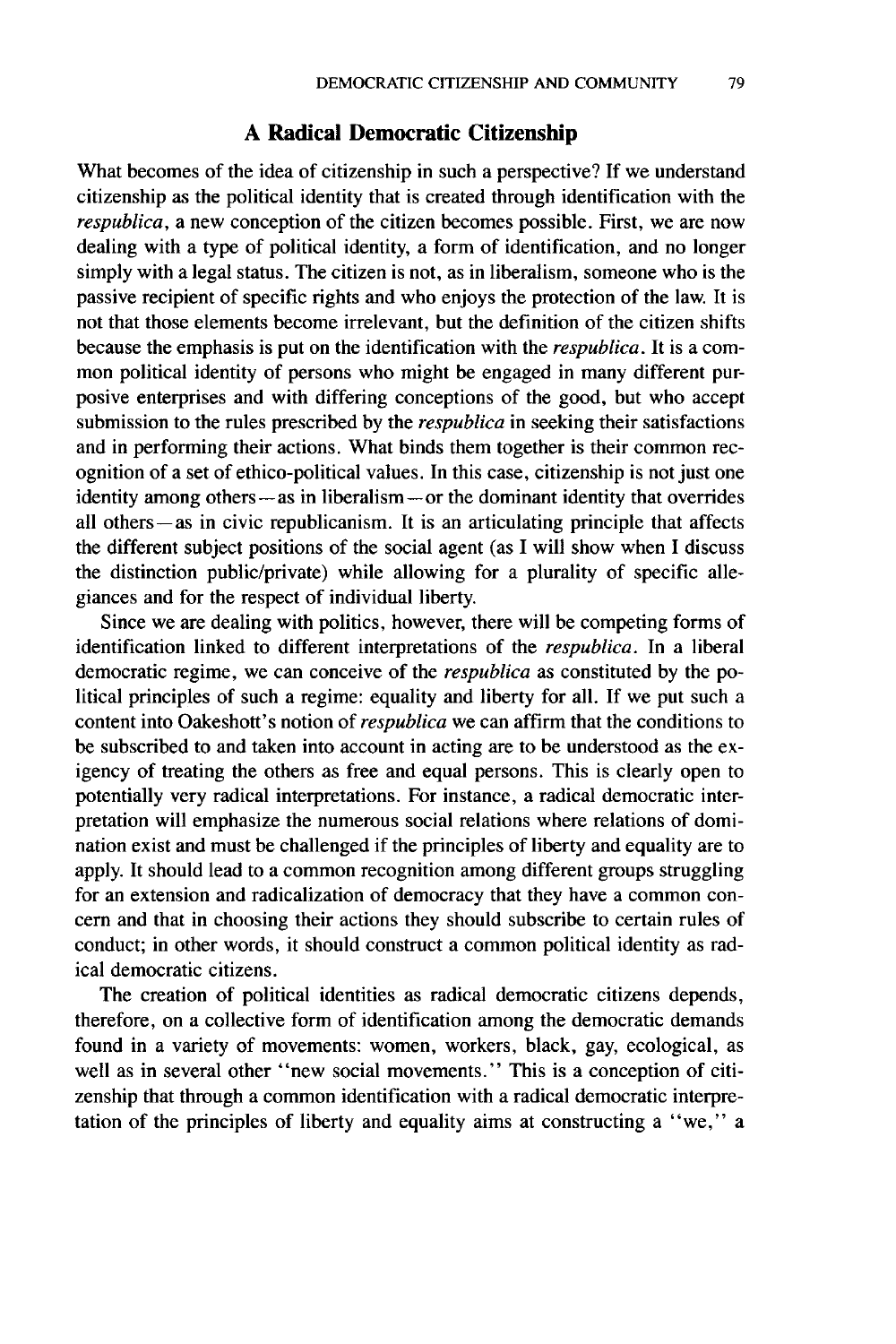chain of equivalence among their demands so as to articulate them through the principle of democratic equivalence. For it is a matter not of establishing a mere alliance between given interests but of actually modifying the very identity of these forces. This is something many pluralist liberals do not understand because they are blind to relations of power. They agree on the need to extend the sphere of rights in order to include groups hitherto excluded, but they see that process as a smooth one of progressive inclusion into citizenship. This is the typical story as told by T. H. Marshall in his celebrated article "Citizenship and Social Class." The problem with such an approach is that it ignores the limits imposed on the extension of pluralism by the fact that some existing rights have been constituted on the very exclusion or subordination of the rights of other categories. Those identities must first be deconstructed if several new rights are to be recognized.

To make possible a hegemony of the democratic forces, new identities are therefore required and I am arguing here in favor of a common political identity as radical democratic citizens. By that I understand a collective identification with a radical democratic interpretation of the principles of the liberal-democratic regime: liberty and equality. Such an interpretation presupposes that those principles are understood in a way that takes account of the different social relations and subject positions in which they are relevant: gender, class, race, ethnicity, sexual orientation, and so on.

Such an approach can only be adequately formulated within a problematic that conceives of the social agent not as a unitary subject but as the articulation of an ensemble of subject positions, constructed within specific discourses and always precariously and temporarily sutured at the intersection of those subject positions. Only with a non-essentialist conception of the subject which incorporates the psychoanalytic insight that all identities are forms of identification can we pose the question of political identity in a fruitful way. A non-essentialist perspective is also needed concerning the notions of *respublica, societas,* and political community. For it is crucial to see them not as empirical referents but as discursive surfaces. Failure to do so would make the type of politics that is posited here completely incomprehensible.

This is the point where a radical democratic conception of citizenship connects with the current debates about "postmodernity" and the critique of rationalism and universalism. The view of citizenship I am proposing rejects the idea of an abstract universalist definition of the public, opposed to a domain of the private seen as the realm of particularity and difference. It considers that, although the modern idea of the citizen was indeed crucial for the democratic revolution, it constitutes today an obstacle to its extension. As feminist theorists have argued, the public realm of modern citizenship has been constructed on the very negation of women's participation. This exclusion was seen as indispensable to postulate the generality and universality of the public sphere. The distinction public/private, central as it was for the assertion of individual liberty, also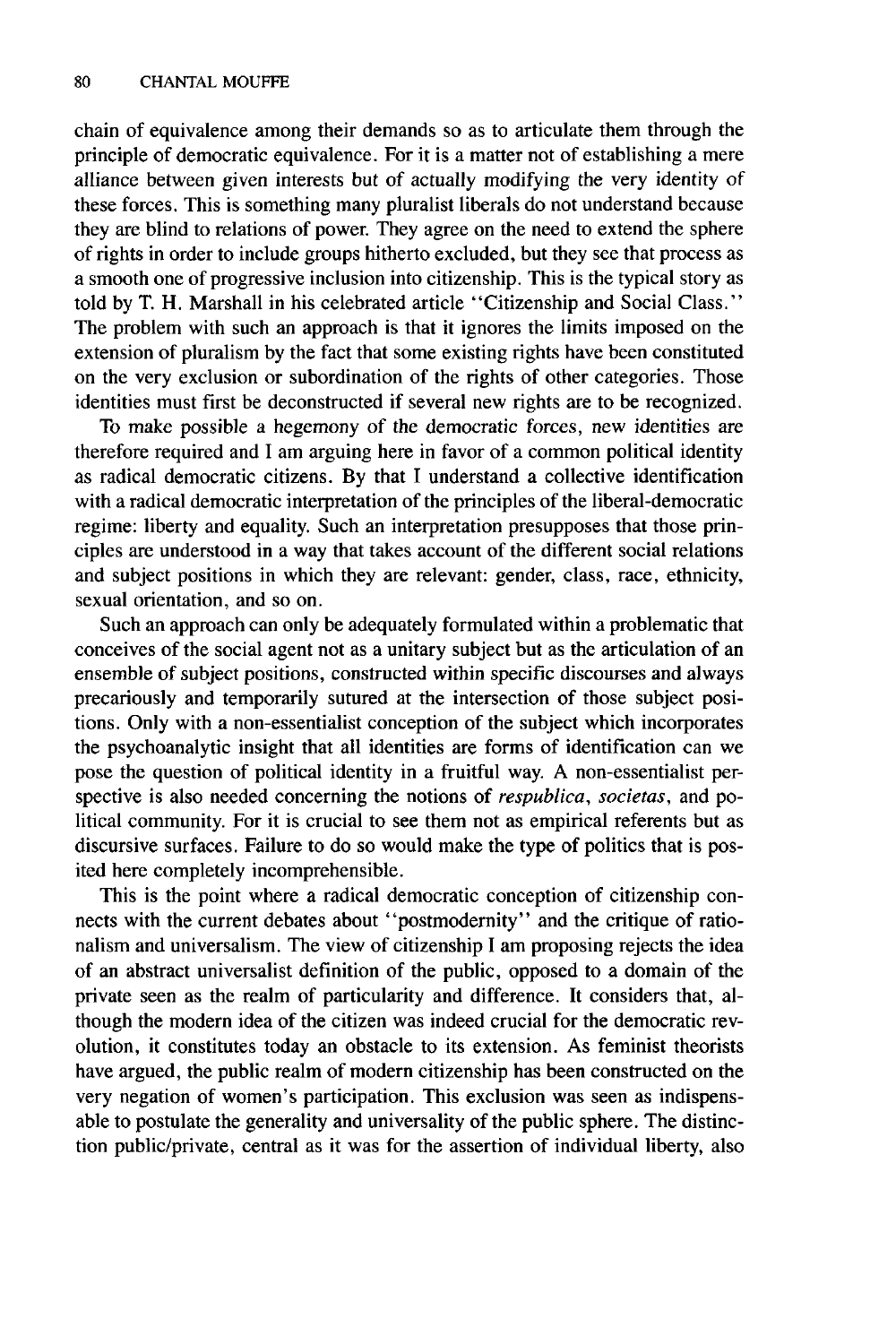led to identifying the private with the domestic and played an important role in the subordination of women.

To the idea that the exercise of citizenship consists in adopting a universal point of view, made equivalent to Reason and reserved for men, I am opposing the idea that it consists in identifying with the ethico-political principles of modern democracy and that there can be as many forms of citizenship as there are interpretations of those principles.

In this view, the public/private is not abandoned but reformulated. Here again, Oakeshott can help us to find an alternative to the limitations of liberalism. *Societas* is, according to him, a civil condition in which every enterprise is "private'' while never immune from the "public" conditions specified in *respublica*. In a *societas,* "every situation is an encounter between 'private' and 'public,' between an action or an utterance to procure an imagined and wished-for substantive satisfaction and the conditions of civility to be subscribed to in performing it; and no situation is the one to the exclusion of the other" (183). The wants, choices, and decisions are private because they are the responsibility of each individual, but the performances are public because they are required to subscribe to the conditions specified in the *respublica.* Since the rules of the *respublica* do not enjoin, prohibit, or warrant substantive actions or utterances, and do not tell agents what to do, this mode of association respects individual liberty. But the individual's belonging to the political community and identification with its ethico-political principles are manifested by his or her acceptance of the common concern expressed in the *respublica*. It provides the "grammar" of the citizen's conduct.

In the case of a radical democratic citizen, such an approach allows us to envision how a concern with equality and liberty should inform one's actions in all areas of social life. No sphere is immune from those concerns, and relations of domination can be challenged everywhere. Nevertheless, we are not dealing with a purposive kind of community affirming one single goal for all its members, and the freedom of the individual is preserved.

The distinction between private (individual liberty) and public *(respublica)* is maintained as well as the distinction individual/citizen, but they do not correspond to discrete separate spheres. We cannot say: here end my duties as a citizen and begin my freedoms as an individual. Those two identities exist in a permanent tension that can never be reconciled. But this is precisely the tension between liberty and equality that characterizes modern democracy. It is the very life of such a regime, and any attempt to bring about a perfect harmony, to realize a "true" democracy, can only lead to its destruction. This is why a project of radical and plural democracy recognizes the impossibility of the complete realization of democracy and the final achievement of the political community. Its aim is to use the symbolic resources of the liberal democratic tradition to struggle for the deepening of the democratic revolution, knowing that it is a never-ending pro